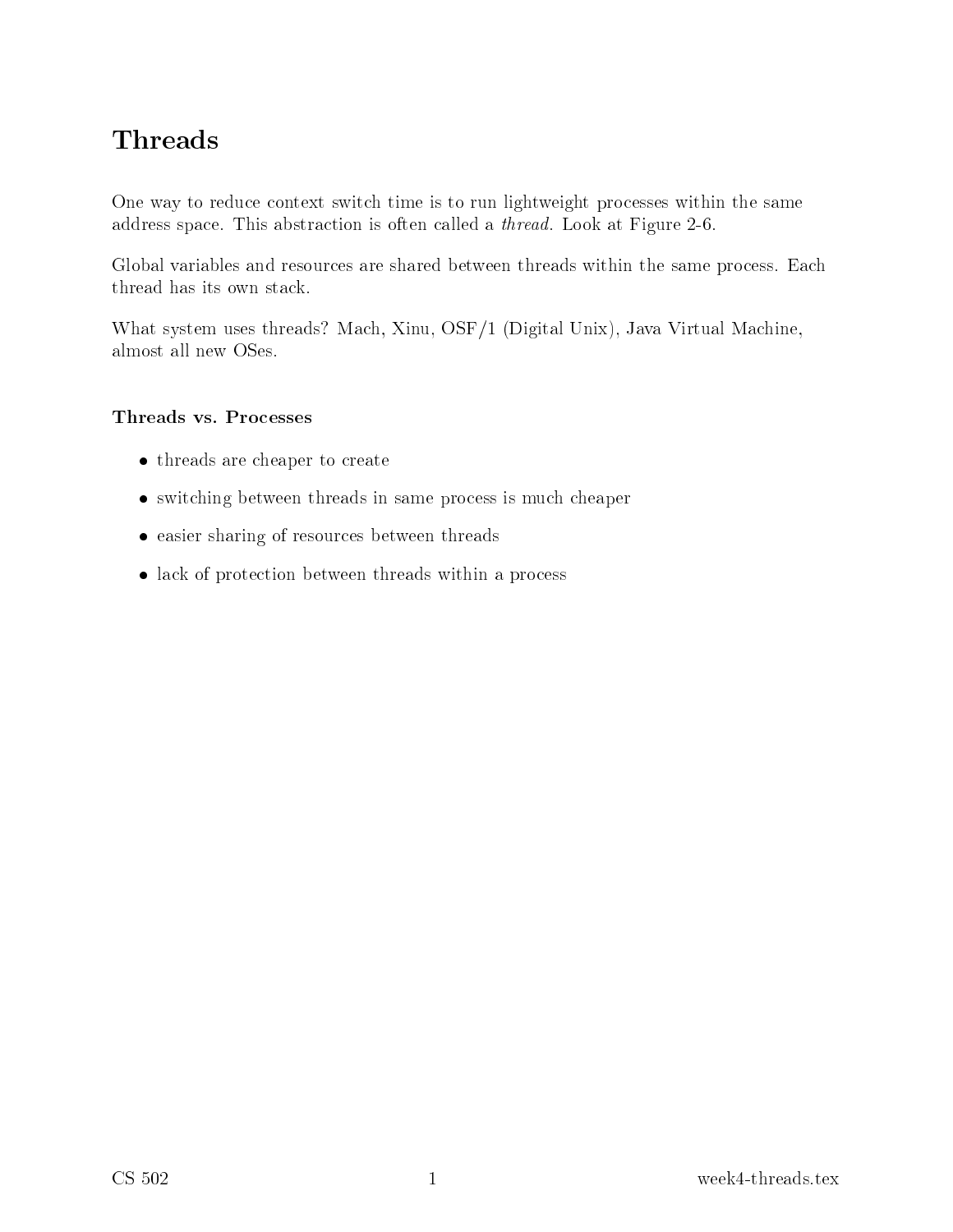#### Notes

- Relative to processes, they should be cheap to create, destroy, and context switch  $-$
- Good to use on multiprocessors.
- Good to use for applications that naturally have concurrent parts—performance monitor, user interfa
e, data retrieval
- Often use with a multi-threaded server. Create a thread to handle an incoming request.
- Reentrant code issues. Must be careful of routines that return pointers to static storage in memory. Subsequent this space of the space overwite this space of  $\sim$

### Context Swit
hing Among Threads

- no page or segment table manipulations
- no flushing of the associative memory cache (when switching among threads sharing an address space of the space of the space of the space of the space of the space of the space of the space of
- no copying of data when exchanging messages among threads of the same address spa
e

### Syn
hronization primitives:

- mutex
- condition variables. Can unlock mutex, wait on a condition and then get it back when the condition occurs.

### S
heduling

Can use either preemptive or non-preemptive s
heduling. Why one over the other? Same issue as with pro
ess s
heduling? Closer oordination. Preemptive s
heduling does not seem as crucial.

Windows NT/2000/XP uses preemptive threads.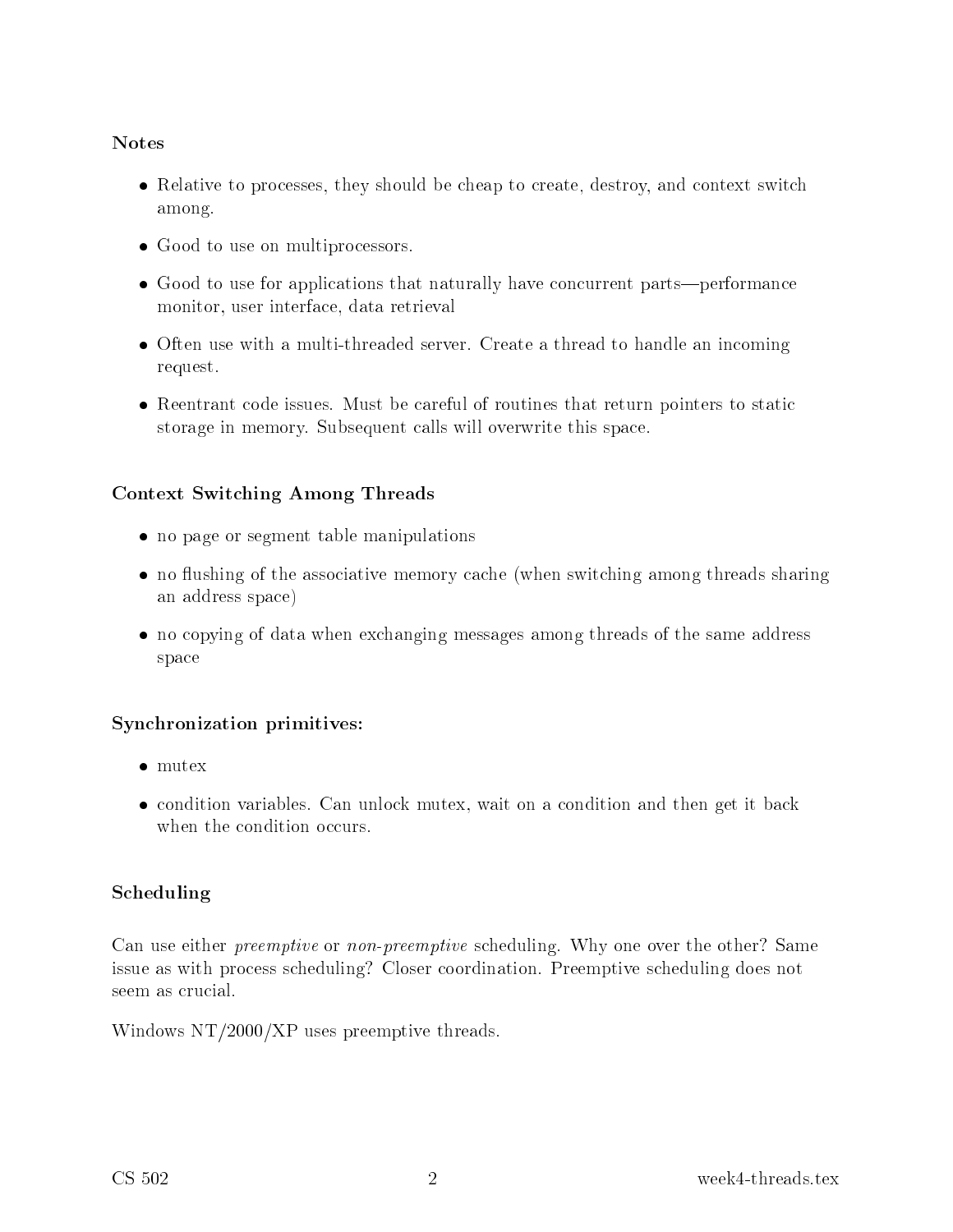#### User vs. Kernel threads

Fig 2-13 (from perspe
tive of user threads):

- $+$  and implement on a system notice threads threads threads threads a system in the supporting  $\sim$
- + fast reation of threads (kernel not involved)
- $\mathbf{f}$  fast switch switch switch switch switch switch switch switch switch switch switch switch switch switch switch switch switch switch switch switch switch switch switch switch switch switch switch switch switch swit
- + ustomized s
heduling algorithm
- $-$  must have *jackets* around system calls that may block
- no clock interrupts for time slicing
- use threads when there are many system calls, not much more work to switch threads in
- $-$  do not gain on a multiprocessor.
- for all threads, worry about non-reentrant code (errno).

Have pthreads pa
kage on our system (must use and ++ to ompile). Run-time library.

#### Shared Memory Fork()

Linux supports <sup>a</sup> lone() system all that reates <sup>a</sup> new pro
ess like fork(), but auses the memory spa
e of the two pro
esses to be shared.

sharing the done like the done like the protection from the college three college that the college osts between pro
esses are more expensive than between threads within the same pro
ess.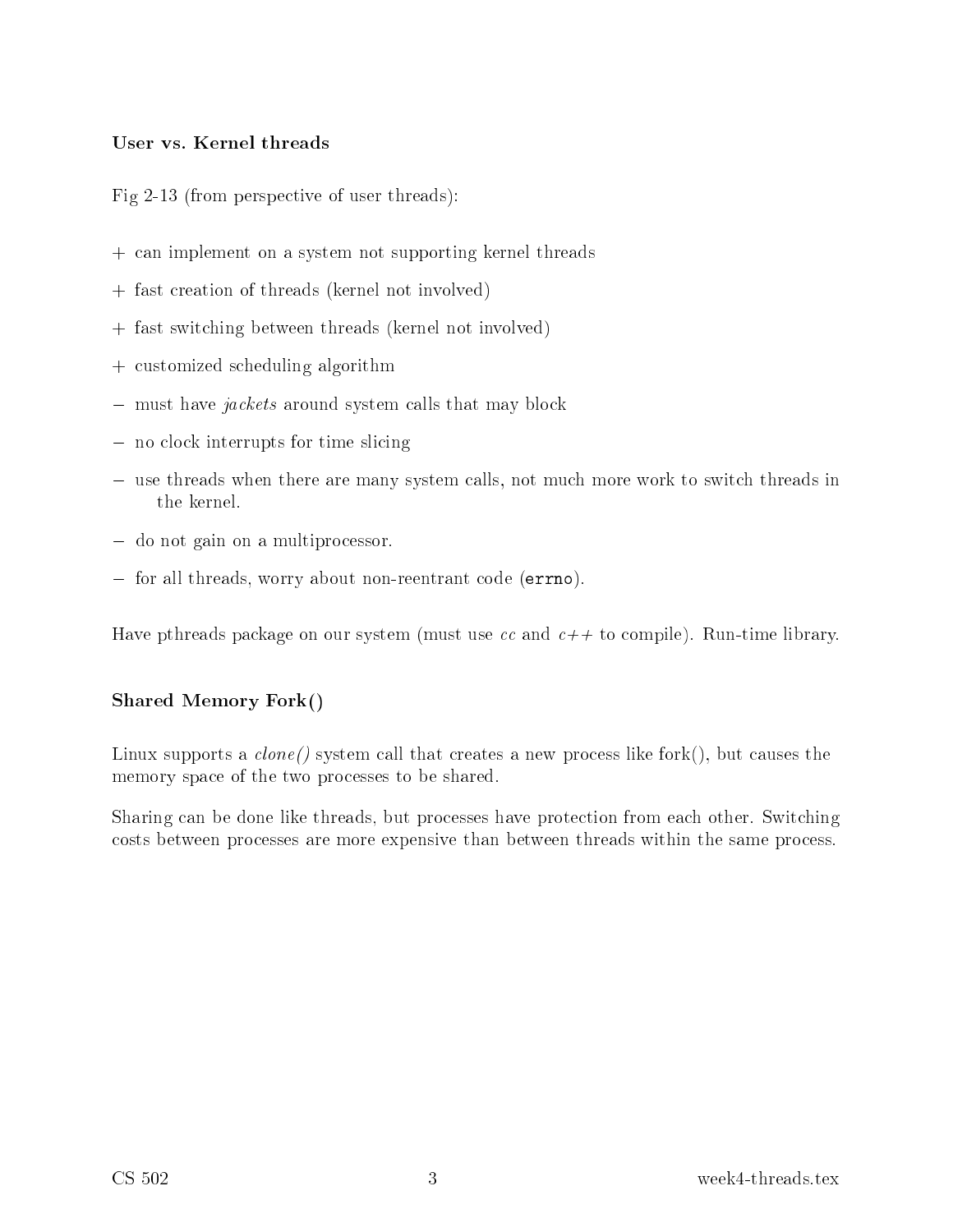## Mutex Example

```
/* in mutexthr.c */#in
lude <stdio.h>
#include <pthread.h>
/* cc -o mutexthr mutexthr.c -lpthread */
void Deposit(int), BeginRegion(), EndRegion();
pthread_mutex_t mutex; /* mutex id */
main()
\left\{ \right\}pthread_t idA, idB; /* ids of threads */
    void *MyThread(void *);
    if (pthread_mutex_init(&mutex, NULL) < 0) {
        perror("pthread_mutex_init");
        exit(1);}
    if (pthread_create(&idA, NULL, MyThread, (void *)"A") != 0) {
        perror("pthread_create");
        exit(1);}
    if (pthread_
reate(&idB, NULL, MyThread, (void *)"B") != 0) {
        perror("pthread_create");
        exit(1);}
    (void)pthread_join(idA, NULL);
    (void)pthread_join(idB, NULL);
    (void)pthread_mutex_destroy(&mutex);
}
int balance = 0; /* global shared variable */
void *MyThread(void *arg)
\mathcal{F}\simchar *sbName;
    sbName = (char *)arg;Deposit(10);
    printf("Balance = %d in Thread %s\n", balance, sbName);
}
void Deposit(int deposit)
```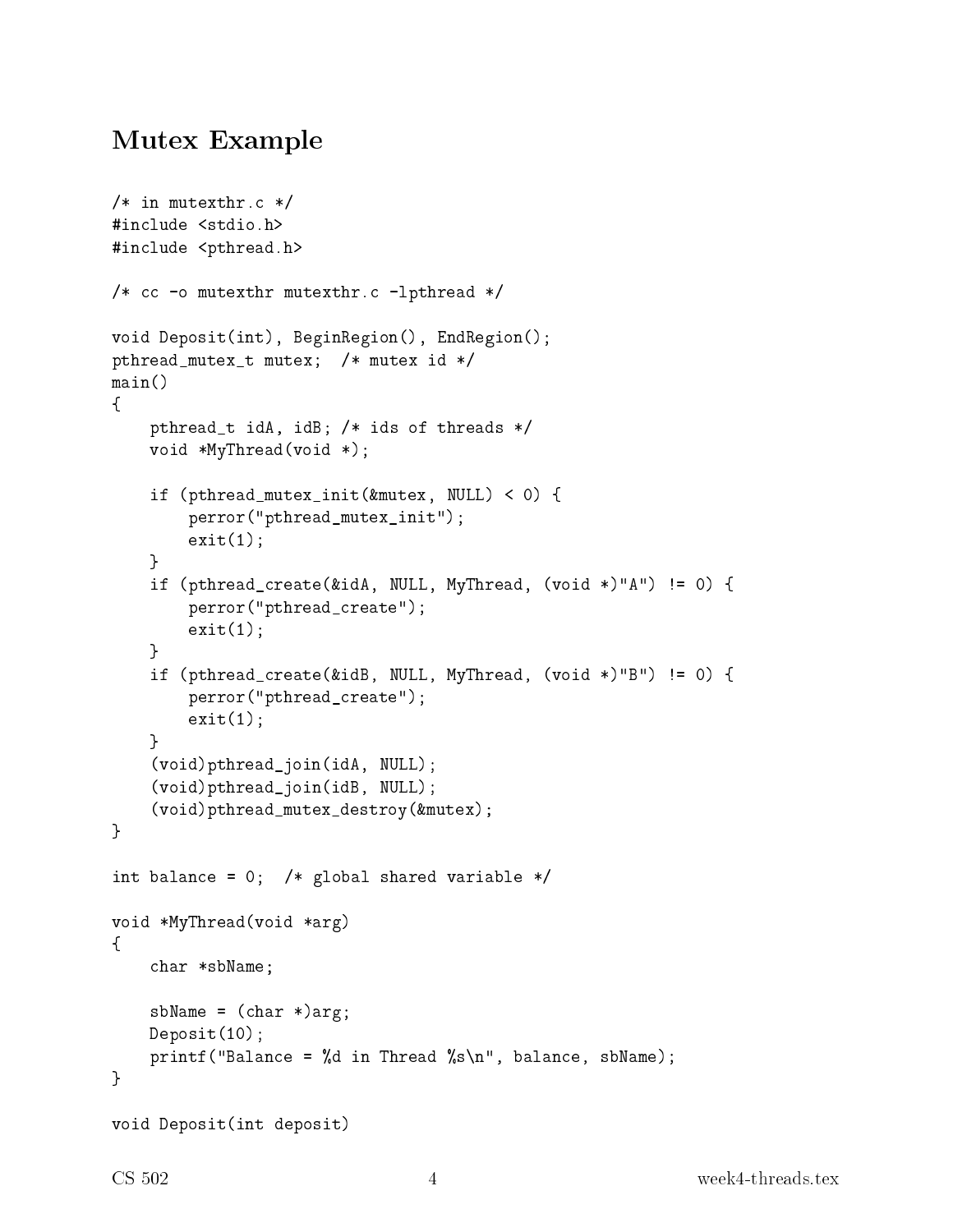```
{
    int newbalan
e; /* lo
al variable */
    BeginRegion(); /* enter critical region */
    newbalan
e = balan
e + deposit;
    balan
e = newbalan
e;
    EndRegion(); /* exit critical region */
}
void BeginRegion()
{
    pthread_mutex_lo
k(&mutex);
\mathcal{F}}
void EndRegion()
\mathcal{L}pthread_mutex_unlo
k(&mutex);
\mathcal{F}}
```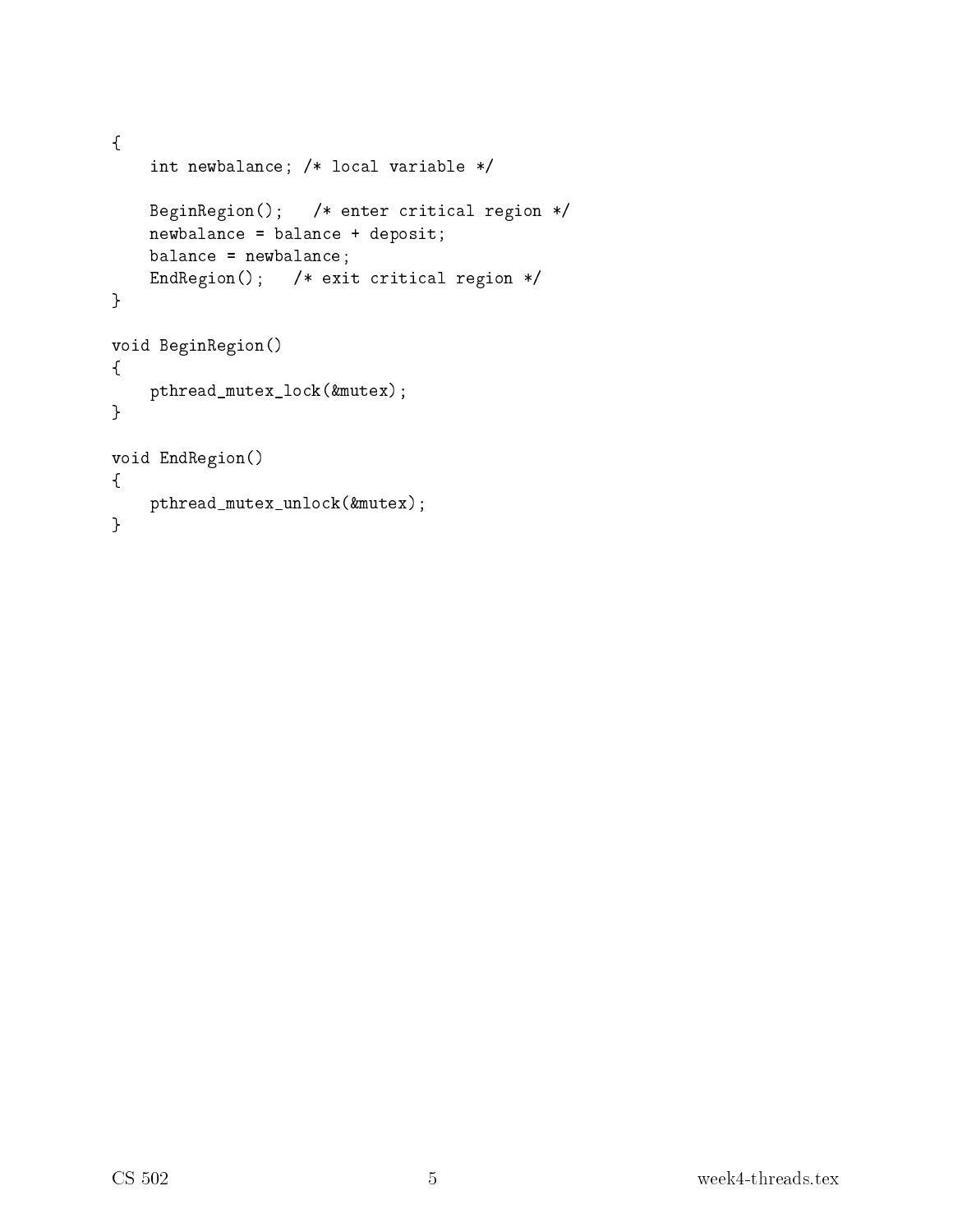## Syn
hronization Example

```
/* in pcthreads.c */
#in
lude <stdio.h>
#include <pthread.h>
#in
lude <semaphore.h>
sem_t psem, 
sem; /* semaphores */
int n;
main()
\mathcal{F}\simpthread_t idprod, idcons; /* ids of threads */
    void *produ
er(void *);
    void *
onsumer(void *);
    int loop
nt = 5;
    n = 0;
    if (\text{sem}_\text{init}(\&amp; \text{csem}, 0, 0) < 0) {
         perror("sem_init");
         exit(1);\mathcal{F}}
    if (\text{sem}_\text{init}(\text{kgsem}_1, 0, 1) < 0) {
         perror("sem_init");
         exit(1);\mathcal{F}}
    if (pthread_create(&idprod, NULL, producer, (void *)loopcnt) != 0) {
         perror("pthread_create");
         exit(1);}
    if (pthread_create(&idcons, NULL, consumer, (void *)loopcnt) != 0) {
         perror("pthread_create");
         exit(1);ኑ
     }
     (void)pthread_join(idprod, NULL);
     (void)pthread_join(id
ons, NULL);
     (void)sem_destroy(&psem);
     (void)sem_destroy(&
sem);
}
void *produ
er(void *arg)
\mathcal{L}\simint i, loop
nt;
    loopcnt = (int)arg;for (i=0; i<sub>loopcnt</sub>; i++) {
```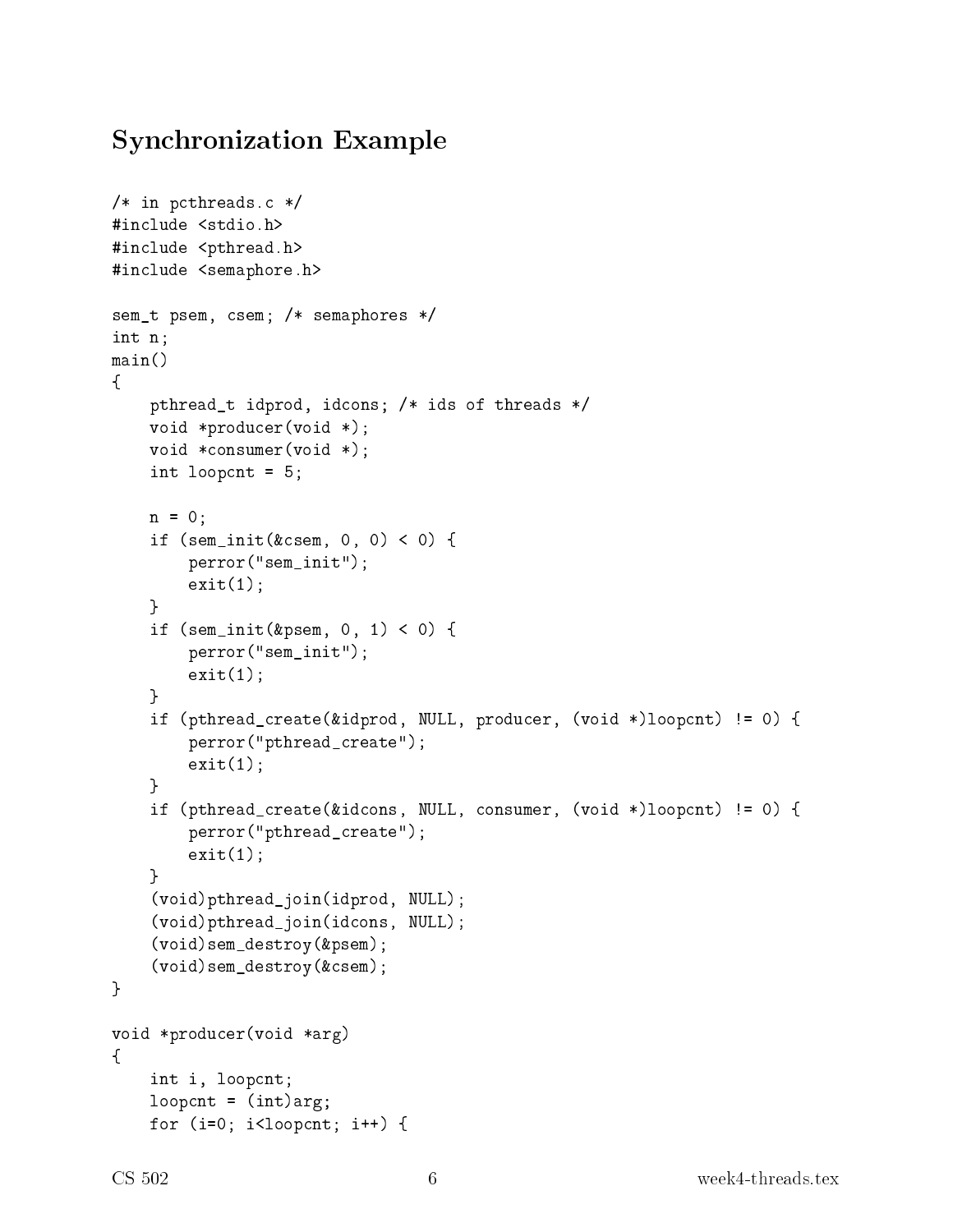```
sem_wait(&psem);
        n++; /* in
rement n by 1 */
        sem_post(&
sem);
    }
}
void *
onsumer(void *arg)
{
   int i, loop
nt;
   loopcnt = (int)arg;for (i=0; i<loopcnt; i++) {
        sem_wait(&
sem);
        printf("n is %d\n", n); /* print value of n */
        sem_post(&psem);
   }
}
```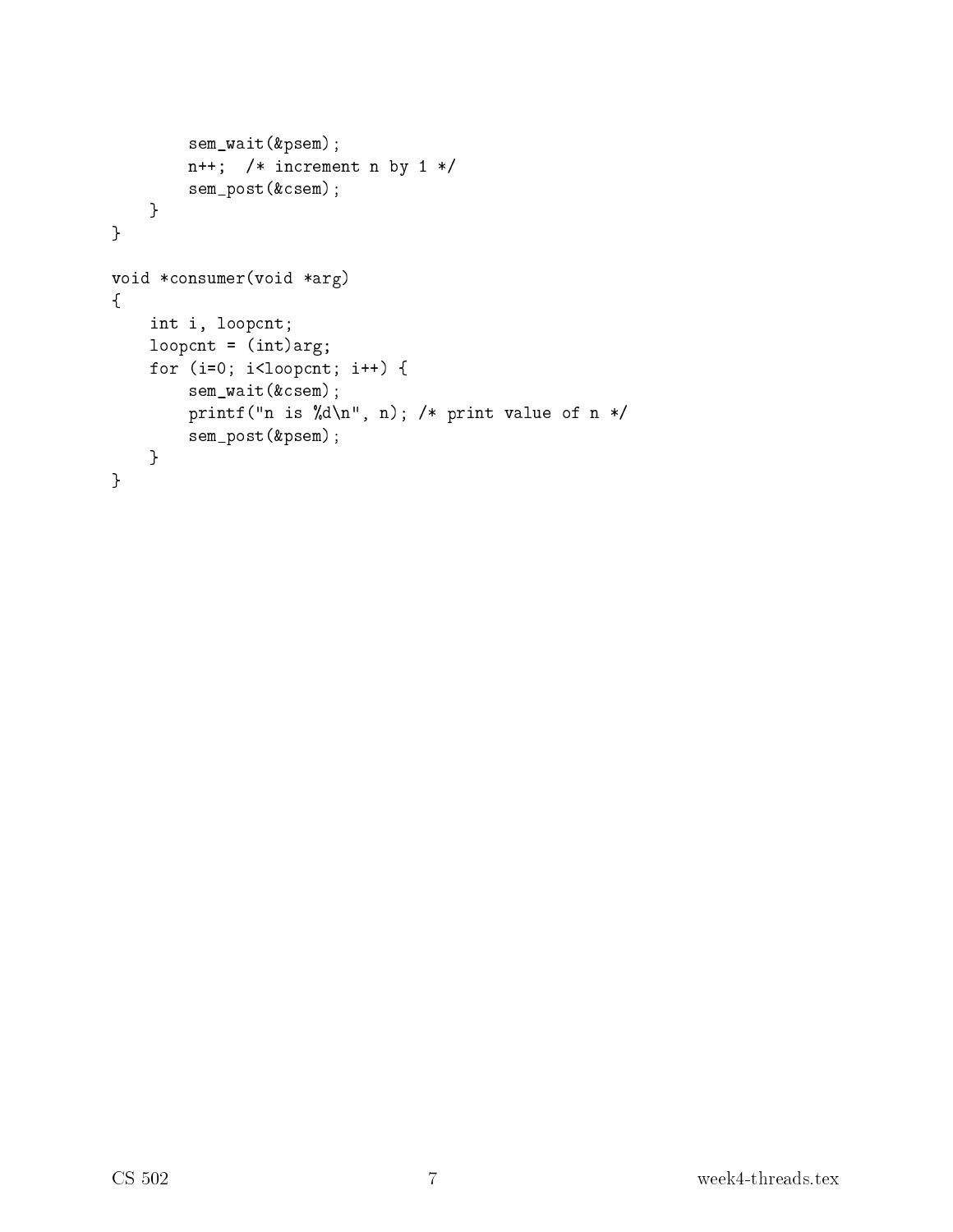# Syn
hronization Example (C++)

```
/* p
threads.C */
#in
lude <stdio.h>
#in
lude <iostream.h>
#include <pthread.h>
#in
lude <semaphore.h>
sem_t psem, 
sem; /* semaphores */
int n;
main()
\left\{ \right.\simpthread_t idprod, idcons; /* ids of threads */
    void *produ
er(void *);
    void *
onsumer(void *);
    int loop
nt = 5;
    n = 0;if (\text{sem}_\text{init}(\&amp; \text{csem}, 0, 0) < 0) {
         perror("sem_init");
         exit(1);}
    if (\text{sem}_\text{init}(\text{kgsem}, 0, 1) < 0) {
         perror("sem_init");
         exit(1);}
    if (pthread_create(&idprod, NULL, producer, (void *)loopcnt) != 0) {
         perror("pthread_create");
         exit(1);}
    if (pthread_create(&idcons, NULL, consumer, (void *)loopcnt) != 0) {
         perror("pthread_create");
         exit(1);}
     (void)pthread_join(idprod, NULL);
     (void)pthread_join(id
ons, NULL);
     (void)sem_destroy(&psem);
     (void)sem_destroy(&
sem);
\mathcal{F}}
void *produ
er(void *arg)
\left\{ \right.\simint i, loop
nt;
    loopcnt = (int)arg;
```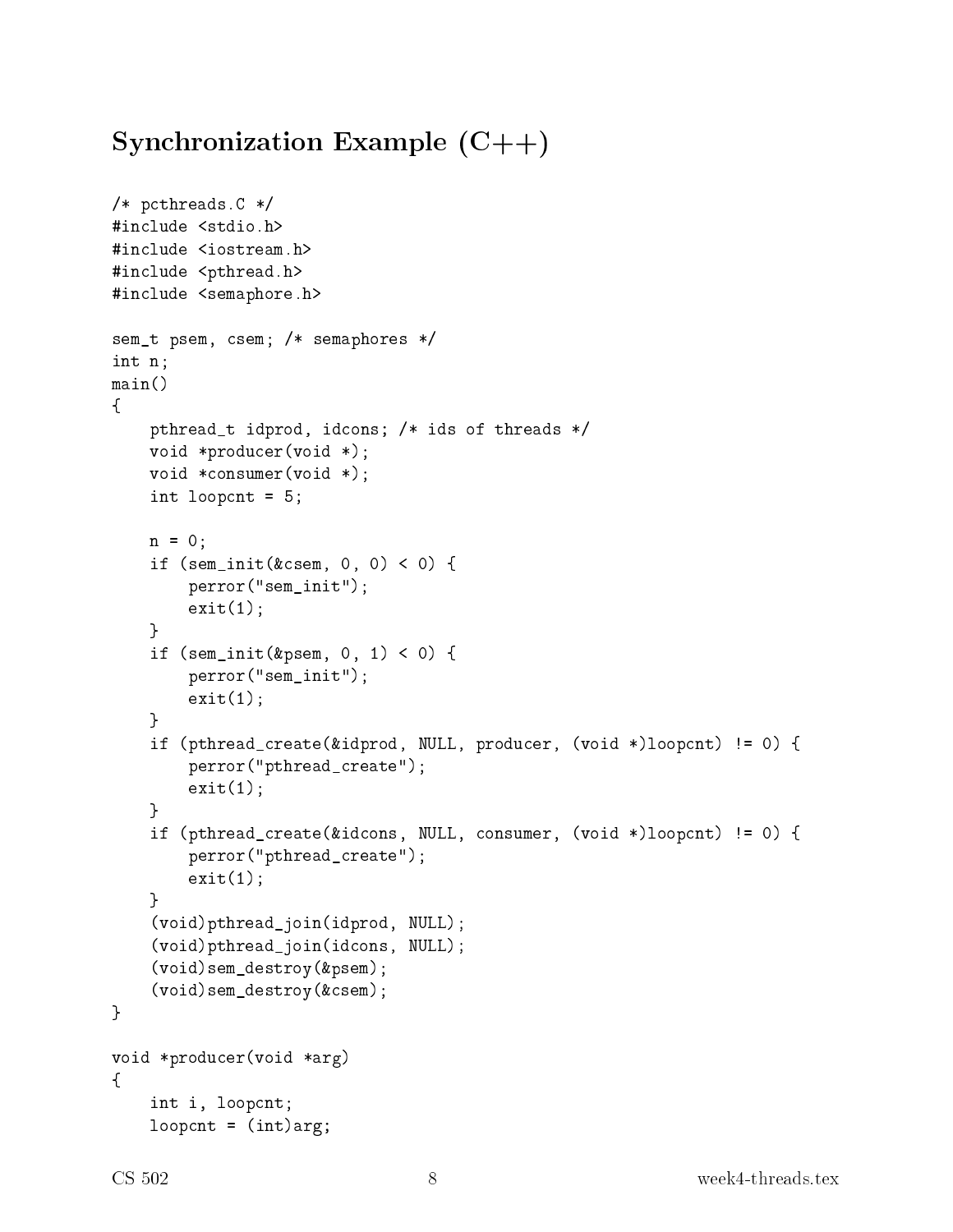```
for (i=0; i<loopcnt; i++) {
        sem_wait(&psem);
        n++; /* increment n by 1 */
        sem_post(&
sem);
    }
}
void *
onsumer(void *arg)
{
    int i, loop
nt;
    loopcnt = (int)arg;for (i=0; i<loopcnt; i++) {
        sem_wait(&
sem);
        cout \lt\lt "n is " \lt\lt n \lt\lt "\n"; /* print value of n */
        sem_post(&psem);
    }
}
```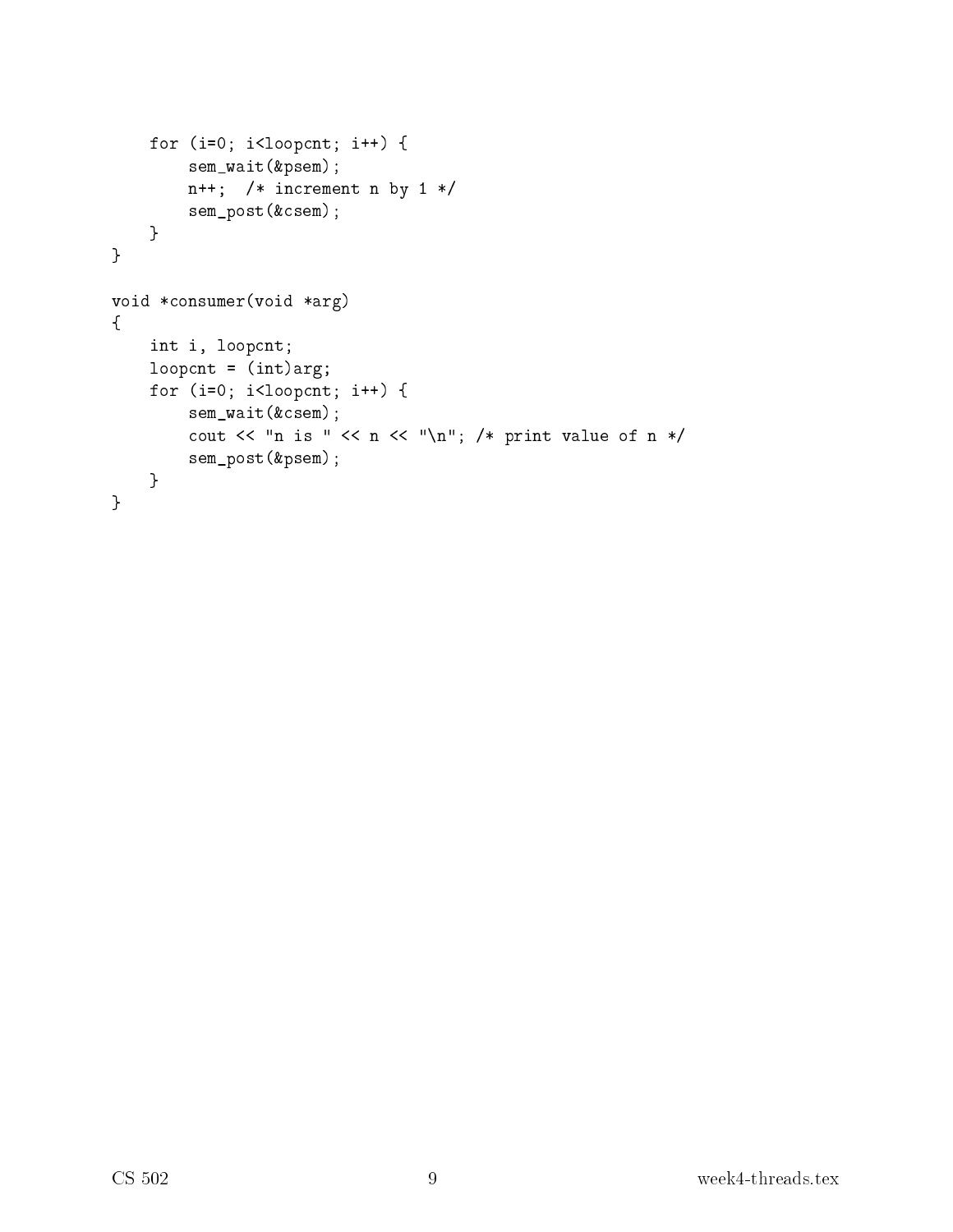## Java Threads

Java has <sup>a</sup> pre-dened thread obje
t. Can write new threaded obje
ts by extending this lass in Java. Threads an be assigned dierent priorities.

## Mutex Example (Java)

```
// in Mutex.java
// java
 Mutex.java
// java Mutex
public class Mutex {
    public static void main(String[] args) {
        Account acct = new Account(); // create shared object
        AcctThread thrA = new AcctThread("A", acct); // create A thread
        AcctThread thrB = new AcctThread("B", acct); // create B thread
                                     // start A thread
        thrA.start();
        thrB.start(); \frac{1}{2} // start B thread
        try {
           thrA.join(); // wait for A to finish
           thrB.join(); // wait for B to finish
        } 
at
h (InterruptedEx
eption e) {
            System.out.println("Join interrupted");
        \mathcal{F}}
    }
}
// in AcctThread.java
public class AcctThread extends Thread {
    private String myName; // string identifier
   private Account acct; \frac{1}{\sqrt{2}} reference to shared object
    public AcctThread(String whoami, Account acctarg) {
        myName = whoami;
        \text{acct} = \text{acctarg};}
    publi
 void run() {
```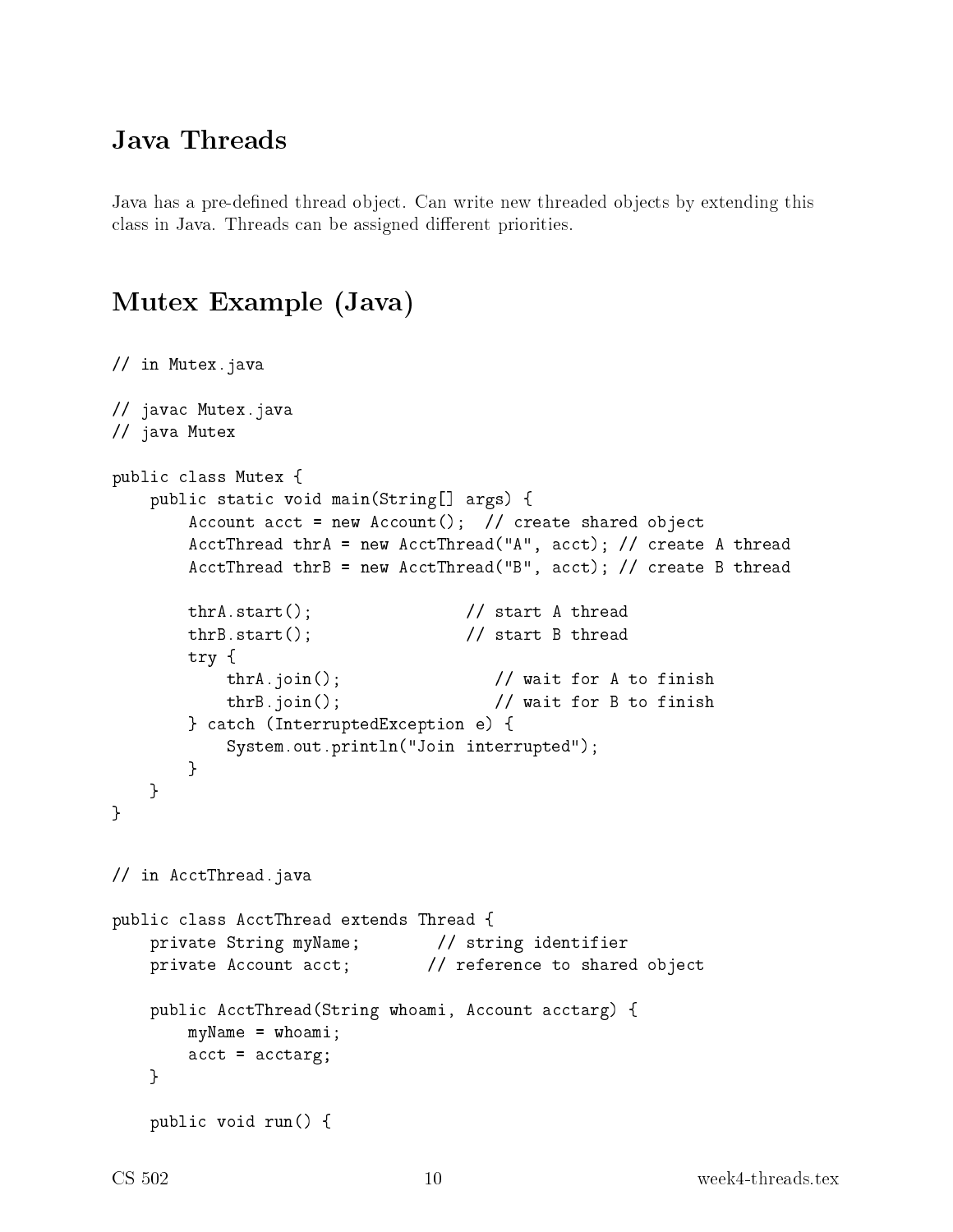```
acct.Deposit(10);
        System.out.println("Balance is " + acct.GetBalance() + " in Thread " + myName);
    }
}
// in Account.java
public class Account {
   private int balan
e;
    public Account() {
        balance = 0; \frac{1}{1} initialize balance to zero
    }
    // use synchronized to prohibit concurrent access of balance
   public synchronized void Deposit(int deposit) {
        int newbalan
e; // lo
al variable
        newbalan
e = balan
e + deposit;
        balan
e = newbalan
e;
    }
    public synchronized int GetBalance() {
        return balance; // return current balance
    }
\mathcal{F}}
```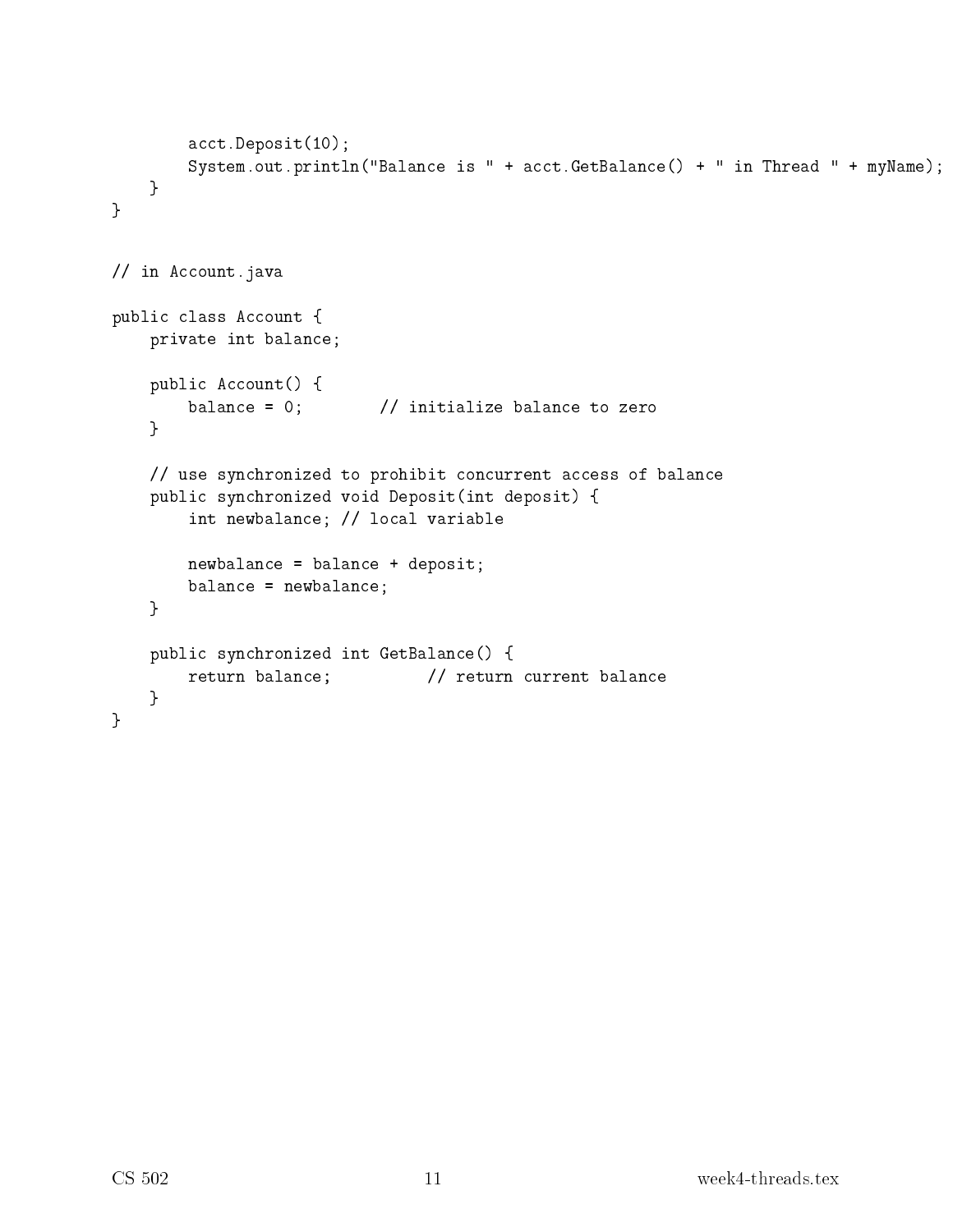# Syn
hronization Example (Java)

```
// in PCExample.java
// java
 PCExample.java
// java PCExample
public class PCExample {
    public static void main(String[] args) {
        SharedN nobj = new SharedN(); // create shared object
        PCThread thrP = new PCThread("P", nobj); // create producer thread
        PCThread thrC = new PCThread ("C", nobj); // create consumer thread
        thrP.start(); \frac{1}{2} // start producer thread
        thrC.start(); \frac{1}{2} // start consumer thread
        try {
            thrP.join(); \frac{1}{2} // wait for producer to finish
            thrC.join(); \frac{1}{2} // wait for consumer to finish
        } 
at
h (InterruptedEx
eption e) {
            System.out.println("Join interrupted");
        }
    }
λ,
}
// in PCThread.java
public class PCThread extends Thread {
    private String myName; // string identifier
    private SharedN nobj; \frac{1}{2} reference to shared object
    publi
 PCThread(String whoami, SharedN nobjarg) {
        myName = whoami;
        nobj = nobjarg;
    P.
    }
    publi
 void run() {
        int i;
        int loop
nt = 5;
        if (myName.equals("P")) {
            // produ
er thread
            for (i=0; i<l>loopcnt; i++) {
                nobj.IncrementN();
            \mathcal{L}}
```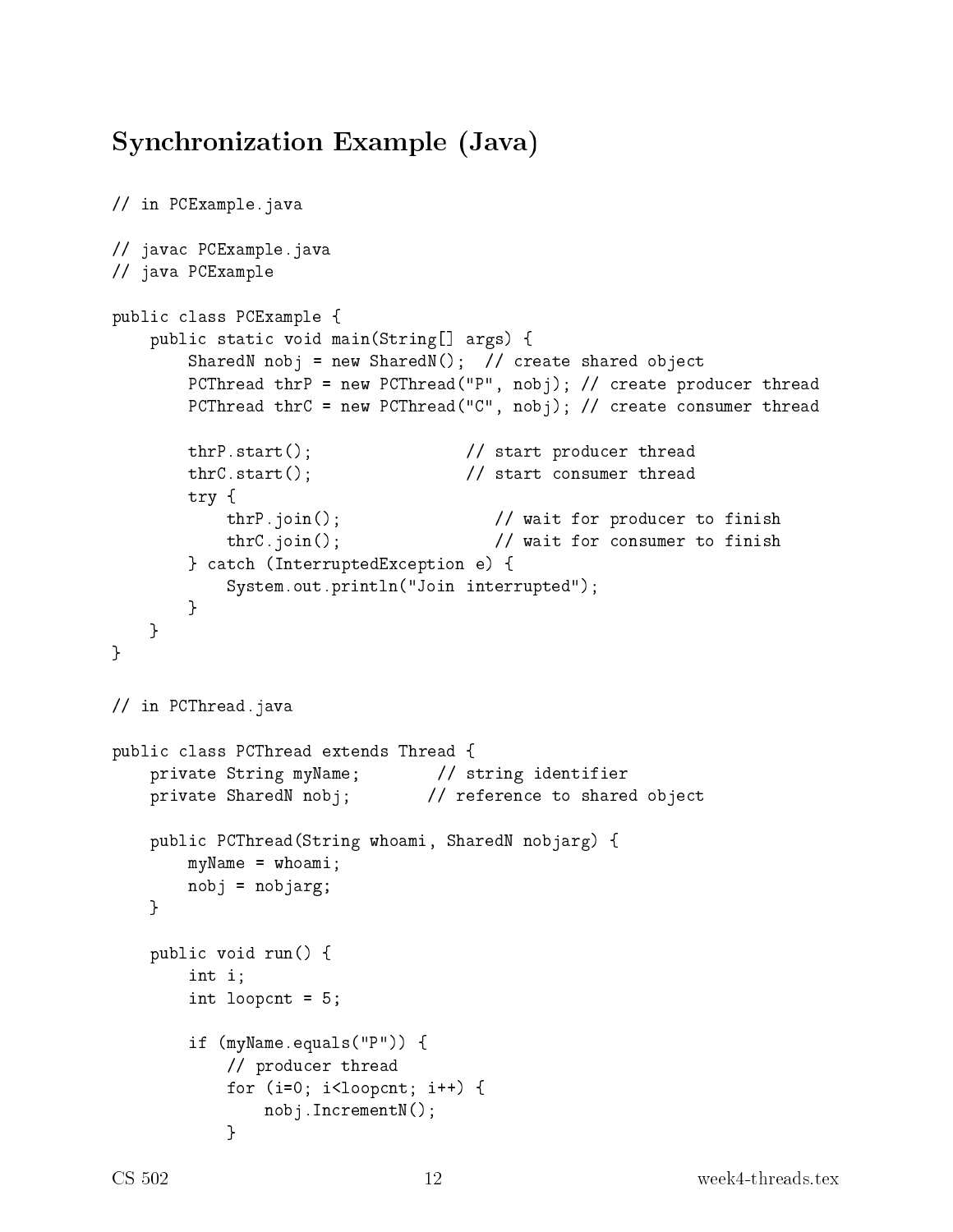```
}
           else f
            else and the contract of the contract of the contract of the contract of the contract of the contract of the contract of the contract of the contract of the contract of the contract of the contract of the contract of the c
                 // 
onsumer thread
                 for (i=0; i<1oopcnt; i++) {
                       System.out.println("n is " + nobj.ReadN());
                 \mathcal{F}}
           }
     }
}
// in SharedN.java
public class SharedN {
     publi
 int n;
     int cValueAvail = 1; \frac{1}{1} initially use one value
     publi
 SharedN() {
            n an originalize N to zero in the contract \sim 0, \sim 0, \sim 0, \sim 0, \sim 0, \sim 0, \sim 0, \sim 0, \sim 0, \sim 0, \sim 0, \sim 0, \sim 0, \sim 0, \sim 0, \sim 0, \sim 0, \sim 0, \sim 0, \sim 0, \sim 0, \sim 0, \sim\mathcal{F}}
     // use synchronized and conditions to control access to N
     publi
 syn
hronized void In
rementN() {
           while (
ValueAvail > 0) {
                 try {
                       wait(); // wait for value to be consumed
                 } 
at
h (InterruptedEx
eption e) {
                       System.out.println("Wait interrupted");
                 }
           }
           n++;
           cValueAvail = 1;
           notifyAll(); // could also use notify() if only one is waiting
      }
     public synchronized int ReadN() {
           while (
ValueAvail == 0) {
                 try {
                       wait(); // wait for value to be produced
                 } 
at
h (InterruptedEx
eption e) {
                       System.out.println("Wait interrupted");
                  }
           \mathcal{F}}
           cValueAvail = 0;notifyAll(); // could also use notify() if only one is waiting
```